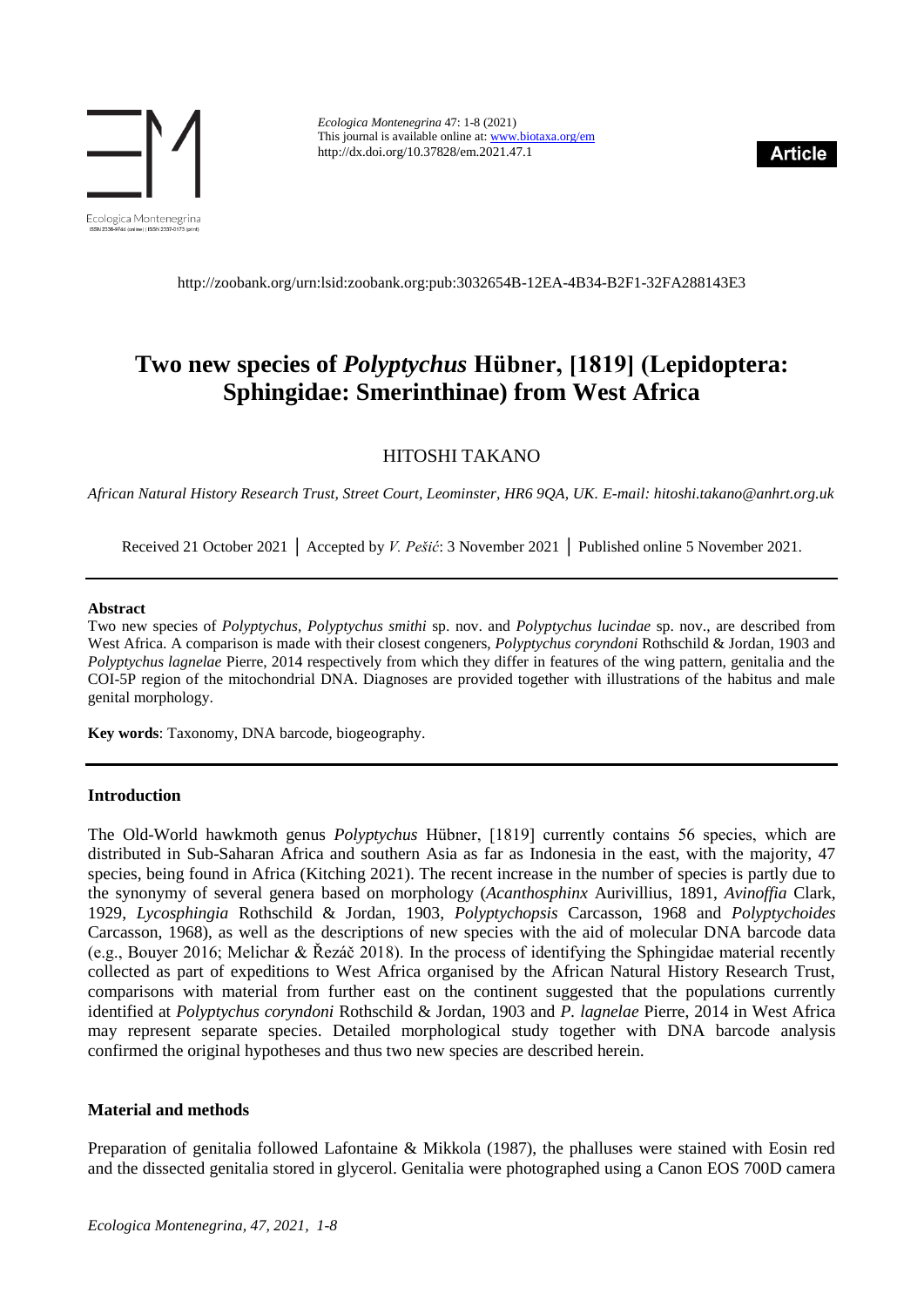### *TWO NEW SPECIES OF POLYPTYCHUS*

mounted on a Wild M3Z stereo microscope. Adults were photographed using a Nikon D90 with a Nikkor AF Micro 60 mm lens or a Nikon D500 with a Sigma 105mm Macro lens. All images were edited in Adobe Photoshop. DNA barcodes were obtained by removing tarsal segments from adult specimens before being submitted to the Canadian Centre for DNA Barcoding (CCDB, Biodiversity Institute of Ontario, University of Guelph). Sequences were obtained using Single Molecule Real-Time sequencing through the Sequel (PacBio) pipeline at CCDB (Hebert *et al.* 2018). The resulting sequences were aligned using MUSCLE in MEGA version X (Kumar *et al.* 2018) and genetic distances were calculated using Kimura's two-parameter model (Kimura 1980). Primary label data have been transcribed verbatim with "//" denoting a different label and "/" denoting a line break.

Abbreviations:

| <b>ANHRT</b> | African Natural History Research Trust, Leominster, UK |
|--------------|--------------------------------------------------------|
| <b>NHMUK</b> | Natural History Museum, London, UK                     |

### **Description of new species**

### *Polyptychus smithi* **sp. nov.**

<http://zoobank.org/urn:lsid:zoobank.org:act:27148C60-936C-4ABE-A7A1-F51A9A268D4A> (Figs. 1–4)

### **Holotype** ♂ (ANHRT):

"TOGO 415m / Fazao-Malfakassa NP., / Point de vue campsite / (Sudanian savannah) / 08˚48'50"N, 0˚49'3.2"E / 16-23.viii.2018 MV Light Trap / Aristophanous, M., Geiser, M., / Moretto, P., Sanbena, B. leg. / ANHRT:2018.31 // ANHRTUK / 00190231".

# **Paratypes** (13♂, 299):

**BURKINA FASO**: Bobo-Dioulasso, 20.ii.1985, Cadiou coll. (1♂ NHMUK); **CAMEROON**: Wack (La Falaise), 900m, 07˚40'17"N, 13˚33'18"E, 2-21.x.2018, General Collection, leg. S. Safian & G. Simonics (2♂♂ ANHRT); **IVORY COAST**: Comoe, iv.1998, Cadiou coll. (1♂ NHMUK); Comoe, v.2001, Cadiou coll. ( $1\textdegree$  NHMUK); Denguele Classified Forest, 479m,  $09^{\circ}30^{\circ}01^{\prime\prime}N$ ,  $07^{\circ}40^{\prime}51^{\prime\prime}W$ , 6-14.vi.2018, LepiLED Light Trap, leg. M. Aristophanous, W. Miles, P. Moretto & Y. Outtara  $(1\hat{\triangle}$  ANHRT); Gbando Village, 417m, 09˚34'17"N, 06˚41'01"W, 15-22.vi.2018, MV Light Trap, leg. M. Aristophanous, W. Miles, P. Moretto & Y. Outtara (1♂ ANHRT); Kakpin Village, 259m, 08˚39'07"N, 03˚46'59"W, 27.vi-22.vii.2015, Light Trap, leg. M. Aristophanous, P. Moretto & E. Ruzzier (1♀ ANHRT); **NIGERIA**: Zaria, 29.xii.1961, K. Harris (1♀ NHMUK); **SIERRA LEONE**: [no precise locality], viii.1991, Cadiou coll. (1♂ NHMUK); **TOGO**: identical data to holotype (5 $\beta \beta$ ) ANHRT).

# **Description**

Forewing length: holotype: 32 mm; paratype males: 29–34 mm; paratype female: 34 mm.

Upperside. Ground colour of head, thorax and abdomen grey. Vertex with a slight crest. Antenna thick, strongly fasciculate, with grey-white scaling along its entire length. Abdominal segments 3-8 with white scales along posterior margin and dark scales more distally, giving the abdomen a banded appearance. Forewing triangular, broadly pointed at apex; outer margin sinuate, sub-apically falcate, the remainder convex. Ground colour whitish-grey with several dark grey bands; basal band, indicated by three small, poorly-developed, circular dark grey spots aligned transversely. Antemedial line sinuate; medial band welldeveloped, gently curved and sharply kinked at vein Rs3, inner edges with diffuse dark grey scaling; both antemedial and medial bands converge towards the ventral margin. Postmedial band well-developed, straight, kinked outwardly at vein CuA2. Submarginal and subterminal bands weakly-developed, sinuate; diffuse patch of dark grey scales in submarginal region between M2 and CuA1 reaching outer margin. Tornal marking short with a small spot positioned dorsad. Fringe white with dark grey vein spots. Hindwing brick red except for grey tornal region. Anal fold with a short, dark grey stripe. Wing margin dark grey with dark grey scales encroaching along veins in submarginal region; two small dark grey spots near ends of CuA2 and anal fold. Fringe white.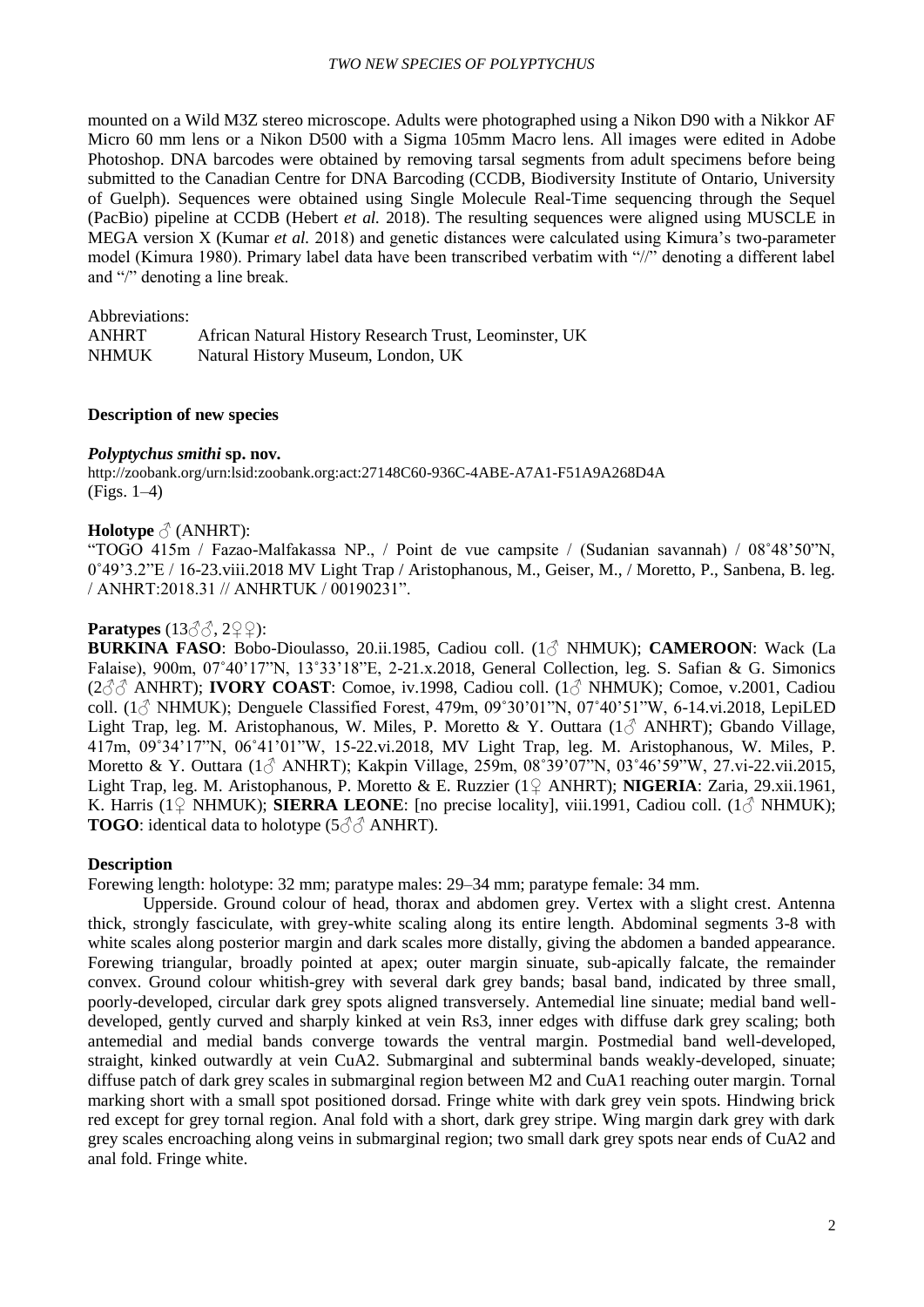



**Figures 1–4.** *Polyptychus smithi* sp. nov.: 1 – holotype  $\circled{S}$ , upperside; 2 – paratype  $\circled{P}$ , upperside; 3 – holotype  $\circled{S}$ , genital capsule; 4 – *idem*., phallus. **Figures 5–8.** *Polyptychus coryndoni* Rothschild & Jordan, 1903: 5 – ♂, Zambia, Kapishya Hot Springs [ANHRTUK00021480], upperside; 6 – ♀, Zambia, Lukwakwa, W. Lunga National Park [ANHRTUK00149927], upperside;  $7 - idem$ .  $\delta$ , genital capsule;  $8 - idem$ , phallus. Scale bar equals 10 mm for the adults and 1 mm for the genitalia.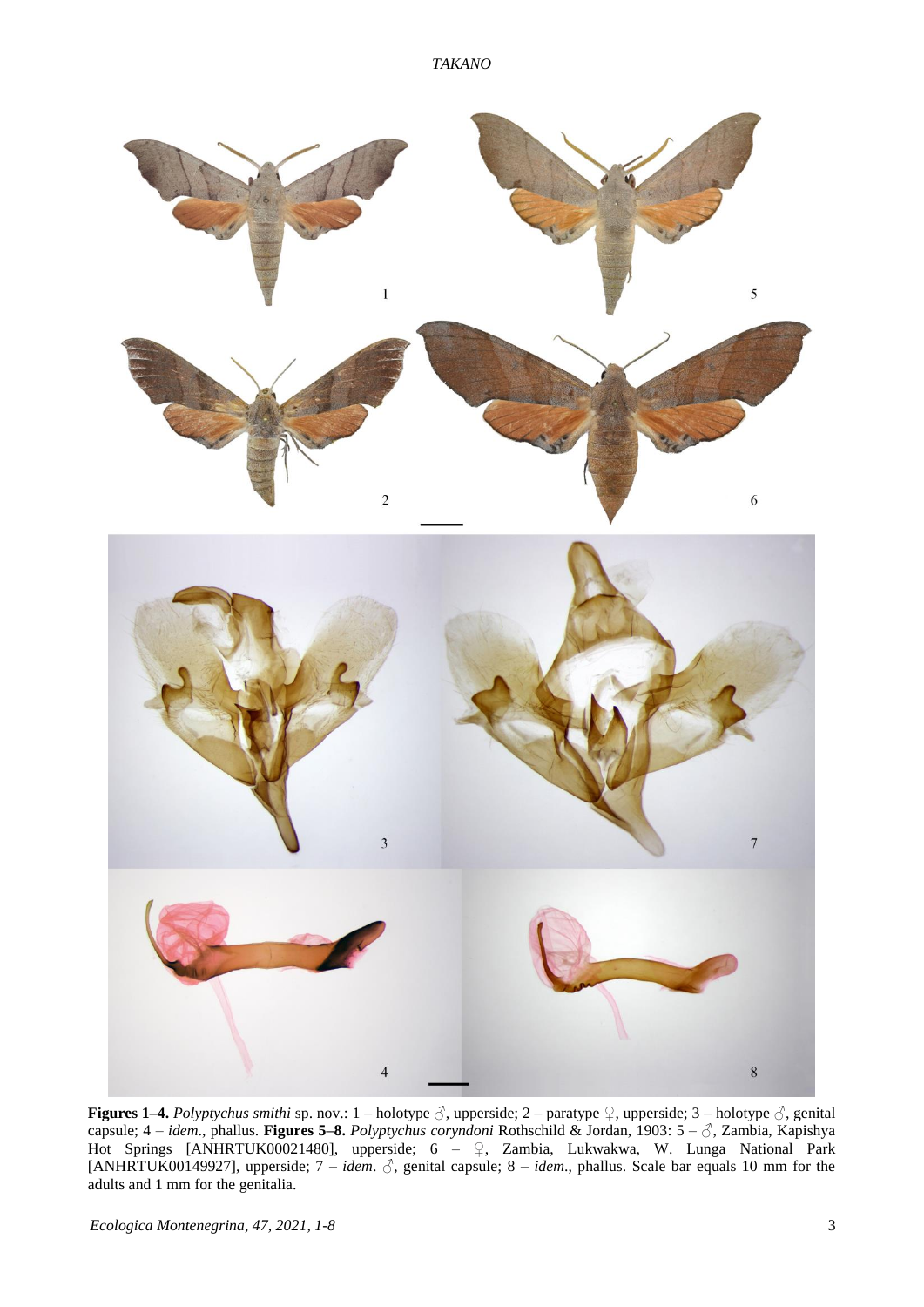#### *TWO NEW SPECIES OF POLYPTYCHUS*

Underside. Ground colour of head, thorax and abdomen beige with a pinkish undertone. Labial palps and legs whitish-grey, the legs with a pinkish undertone. Forewing ground colour brown, with light, pinkish scaling along costal region; basal, antemedial and medial bands absent. Postmedial band well-developed, dark brown. Submarginal and subterminal bands weakly-developed, dark brown. Region beyond postmedial band with diffuse grey scaling. Subterminal region with a triangular, dark brown patch, the dorsal edge, straight and well-defined approximating the apex, and just reaching the subterminal band; proximal edge reaching outer margin at vein CuA1. Hindwing beige with a pinkish undertone; basal half (as far as the medial band) and tornal region slightly paler. Medial line straight, well-developed and dark brown, terminating in anal fold. Postmedial band indistinct and submarginal band more strongly developed, both curved and running parallel to each other.

Male genitalia. Uncus broadly triangular, obtusely angled at apex, apically bluntly pointed. Gnathos poorly-developed as a triangular process. Vinculum elongate, Y-shaped. Juxta cup-shaped with a triangular, apically-pointed medio-distal process on each side. Valve ovaline in shape, truncate apically; sacculus short, gently arcuate dorsally, straight ventrally; harpe bilobed, medio-distally covered in dense setae; the dorsal lobe is digitate and rounded at apex, the ventral lobe somewhat triangular, bluntly pointed at apex; the section between the two lobes evenly arcuate. Valve costa, short, well-sclerotised, its margin concave. Ventral margin of valve with a weakly-sclerotised ventrally directed digitate costal process. Phallus wellsclerotised, dorsally slightly concave, apically slightly expanded and produced into a gently recurved carinal hook with an ovaline expansion basally; caecum short and anteriorly rounded. Vesica expanded basally into a spherical sac.

Female. Antenna thinner than in male. Upperside markings similar to the male but ground colour of forewing brownish, basal half (as far as the antemedial band) and section between medial and postmedial bands slightly paler and more grey. Underside markings similar to male but ground colour generally darker.

#### **Diagnosis**

*Polyptychus smithi* (Figs. 1–2) is similar in appearance to *P. coryndoni* (Figs. 5–6) but is on average a smaller moth, with more strongly falcate forewings and more contrasting forewing markings and lighter undersides. The male genitalia of *P. coryndoni* (Figs. 7–8) are similar to *P. smithi* (Figs. 3–4) but differ in the following characters: the vinculum is shorter and more robust; the process of the juxta more elongate; the harpe is shorter, the digitate distal lobe wider and the proximal lobe less protruding; the digitate process of the ventral margin of the valve slightly longer and thinner; the carinal apical hook of the phallus unevenly arcuate and straight medially; the base of the apical hook with strongly developed crenulations dorsally. As these two species are distributed allopatrically (see Distribution below), there is unlikely to be any confusion in specimens with good provenance.

*Polyptychus smithi* is not dissimilar to *P. andosa* (Walker, 1856) but the latter is generally smaller in size, the antennae are slenderer, the forewing postmedial band is clearly sinuate, the subterminal band is indicated by black spots on the veins and the tornal marking is larger and more triangular in shape. The dark scaling along the hindwing veins extend further towards the base. These two taxa are not sympatric, *P. smithi* being found in savanna habitats and *P. andosa* in forested environments.

#### **DNA divergences**

The new species has been assigned the Barcode Index Number (BIN) BOLD:AAC2743. Intraspecific pairwise distances (PWD) were 0.0% (n=3) and interspecific PWD between the new species and *P. coryndoni* were 4.1–4.6%.

#### *Derivatio nominis*

It is with great pleasure that this species is dedicated to Richard Smith, Director of the African Natural History Research Trust, in admiration of his continued contribution to the field of systematic entomology in Africa.

#### **Distribution**

This species is distributed across the Sudanian Savanna belt from Gambia on the Atlantic coast (Goff 2009) through to Cameroon. Based on the allopatric or parapatric distributions of species such as *Pseudoclanis molitor* (Rothschild & Jordan, 1912) and other insect groups (e.g., the dung beetle genus *Catharsius*, Takano in prep), it is difficult to state with certainty whether specimens from east of Cameroon, such as those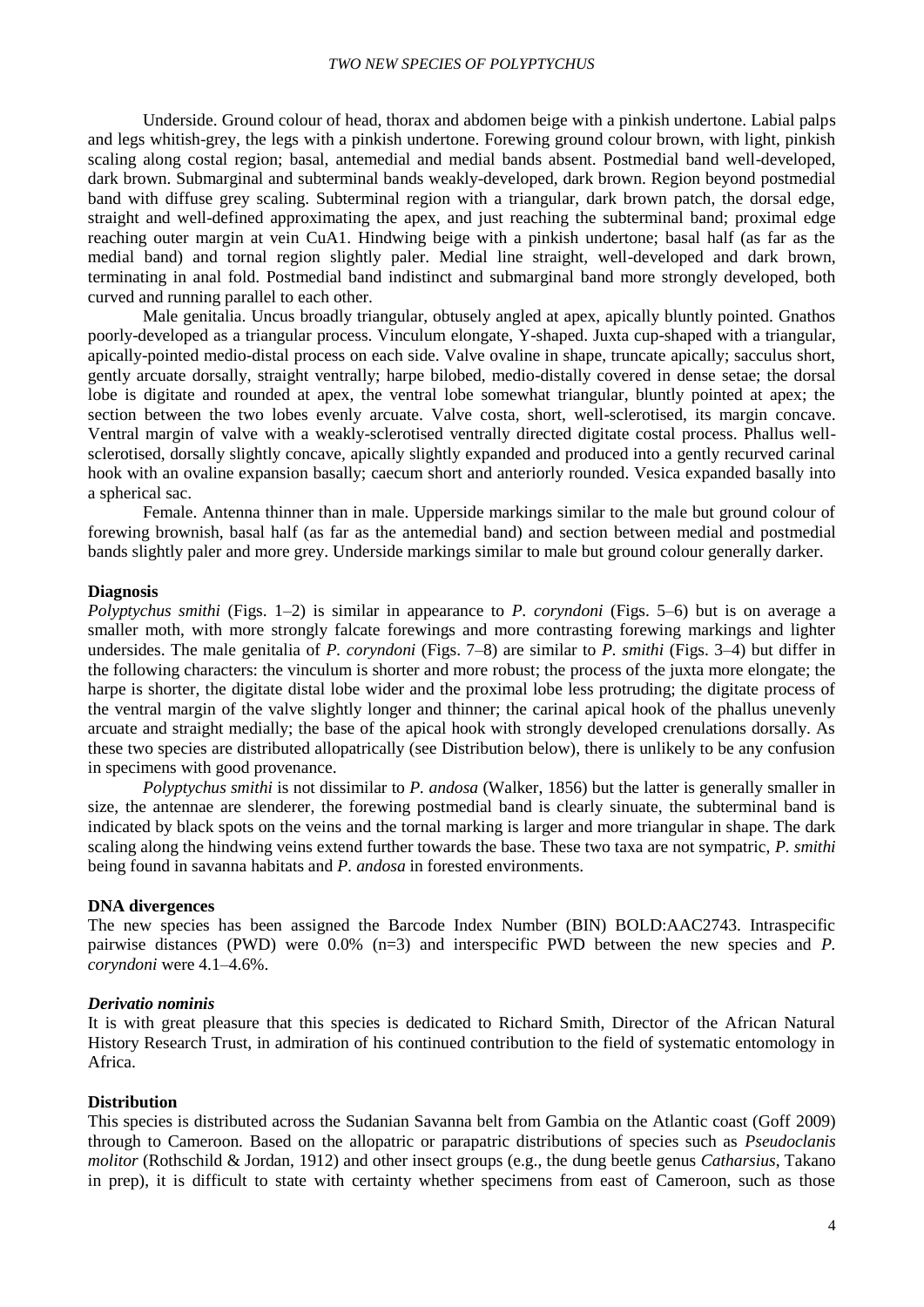recorded from Central African Republic by Basquin & Pierre (2005), are conspecific with *P. smithi*. Previously published records of the new species include an example from Banfora in Burkina Faso (Prost 1986) and Wango Fitini in Ivory Coast (Vuattoux *et al.* 1989).

#### *Polyptychus lucindae* **sp. nov.**

<http://zoobank.org/urn:lsid:zoobank.org:act:F56C4442-DFEE-4547-A90A-36A5ABAD697E> (Figs. 9–11)

#### **Holotype** ♂ (ANHRT):

"IVORY COAST, 174m / Tai NP, Tai Research Station (SRET) / 05˚50'00"N, 07˚20'32.0"W, / 25.III – 17.IV.2017, MV Light, / Aristophanous, A., Aristophanous, M., / Geiser, M., Moretto, P., leg. / ANHRT:2017.25 // ANHRTUK / 00007316".

#### **Paratypes**  $(2\text{d}\text{d})$ :

**IVORY COAST**: identical data to holotype (1♂ ANHRT); **LIBERIA**: Grassfield, Nimba Mts., ix-x.1968, A. Forbes-Watson  $(1\text{ and } 1\text{)}$  NHMUK).

### **Description**

Forewing length: holotype: 27 mm; paratypes: 27 mm.

Upperside. Ground colour of head, thorax and abdomen purplish-brown. Vertex with a slight crest. Antenna strongly fasciculate, with brown scaling along its entire length and white scaling basally. Patagia with a patch of blueish-grey scales medially on posterior margin. Tegulae with outer anterior margin white. Posterior margin of thorax and abdominal segments 1-2 with blueish-grey markings medially. Forewing triangular, produced and broadly pointed at apex; outer margin falcate. Ground colour reddish-brown, darker in the submarginal region; a large dark greenish-brown spot at base with lighter cream scales on its outer edge, bisected laterally partially or completely. Basal two-thirds (up to the postmedial line) with silverymauve diffuse patches separated by bands of the ground colour; double antemedial band sinuate, very pale, the outermost stronger and wider, and a transverse band arising nearly halfway along the costa and terminating at the postmedial band, following the rough outline of vein M1. Discal spot cream, welldeveloped. Postmedial band dark brown, straight but kinked at a right angle at vein M1 with a line of silverymauve scales on the outer edge of the postmedial line, more prominent basally. Submarginal band dark greenish-brown linking triangular apical marking with triangular tornal marking. Apical marking with olive scaling along the inner margin; tornal marking with olive scaling markings on both inner and outer margins. Hindwing margin falcate, becoming more pronounced towards the tornus; ground colour brick red, darker in the submarginal area. Anal fold with a small narrow black marking towards the tornus. Tornal patch between vein CuA2 and the anal fold consists of an elongate olive marking, internally emarginate medially on vein CuP, with two further lines on its inner margin, one dark greenish-brown, the other grey, following the outline of the patch.

Underside: Ground colour of head, thorax and abdomen bright orangey-red. Labial palps the same ground colour except for their greyish-mauve apices. Legs brown, pro- and metafemurs with heavy silverymauve scaling, metatibia with a white circular marking basally. Forewing ground colour rusty-brown becoming darker beyond two dark brown postmedial lines. Apex of wing with a trapezoidal white marking not reaching the outer margin. Hindwing slightly lighter in tone, with a well-developed dark brown, sinuate postmedial line.

Male genitalia. Uncus long, narrow and gently arcuate, truncate and rounded at apex. Gnathos developed as a pair of well-sclerotised rounded lobes; distal margin slightly serrate. Vinculum v-shaped and well-developed. Juxta conical, strongly produced, emarginate apically in ventral view, arcuate in lateral view with a sharp projection medially at basal third; apical half with serrations proximally. Valve ovaline in shape; sacculus straight ventrally, dorsally gently arcuate; harpe bilobed, the dorsal lobe trapezoid, rounded at angles and strongly sclerotised along its dorsal margin, proximal lobe quadrangular, slightly hooked distally at apex. Valve costa very short. Phallus well-sclerotised apically slightly expanded and produced into a carinal hook with an excavation on its dorsal margin basally; caecum short and anteriorly rounded. Vesica expanded basally into a spherical sac.

Female unknown.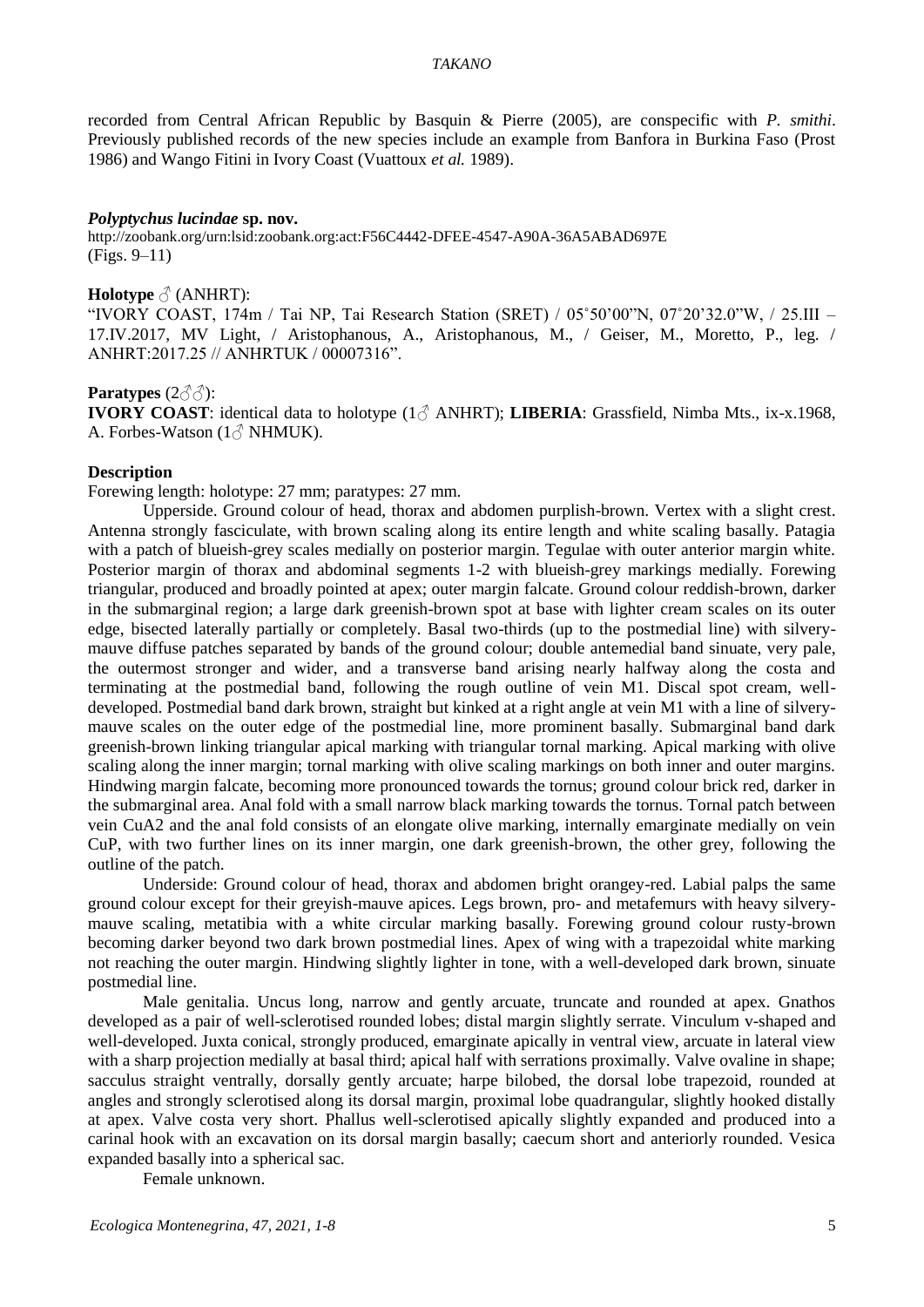

**Figures 9–11.** *Polyptychus lucindae* sp. nov.: 9 – holotype ♂, upperside; 10 – *idem*., genital capsule; 11 – *idem*., phallus. **Figures 12–14.** *Polyptychus lagnelae* Pierre, 2014: 12 – ♂, Gabon, Dilo ANPN camp, Ivindo [ANHRTUK00073409], upperside; 13 – *idem*., genital capsule; 14 – *idem*., phallus. Scale bar equals 10 mm for the adults and 1 mm for the genitalia.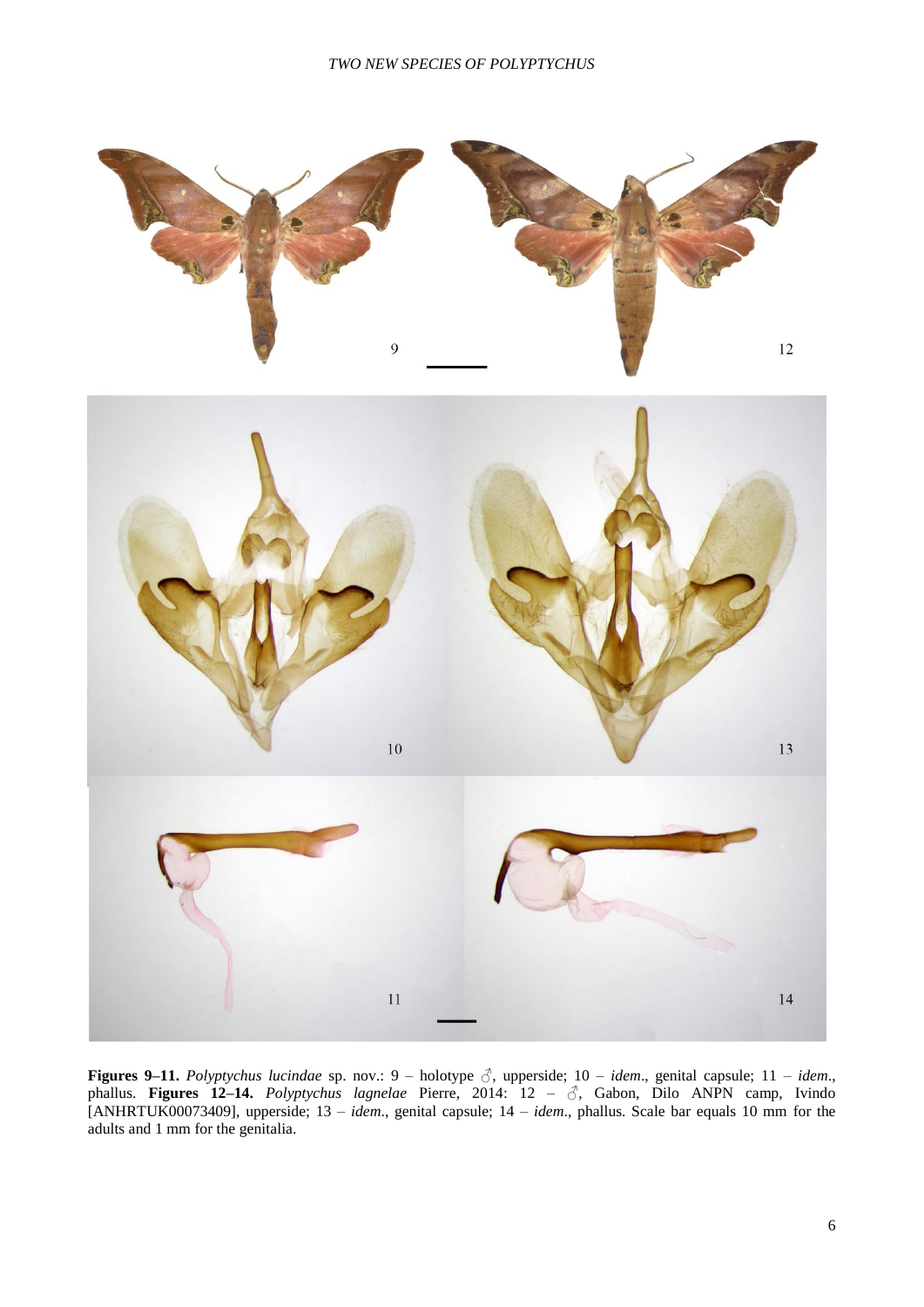# **Diagnosis**

*Polyptychus lucindae* (Fig. 9) is similar in appearance to *P. lagnelae* (Fig. 12) but is on average a smaller moth with less contrasting forewing markings. On the forewing, the subterminal region in the latter is of a darker brown colouration, the apical patch and tornal patch is not linked by a submarginal line and the apical patch is more longitudinally elongate with a clear pale olive stripe bisecting it. The forewing underside is darker towards the outer margin. In the male genitalia, the juxta in *P. lagnelae* (Fig. 13) is nearly twice as long as in *P. lucindae* (Fig. 10) and lacks apical serrations, the dorsal distal lobe of the harpe is arcuate distally and the ventral lobe is more digitate. The phallus in *P. lagnelae* (Fig. 14) is narrower, longer, and the basal expansion of the vesica is larger compared to that of *P. lucindae* (Fig. 11).

# **DNA divergences**

The new species has been assigned the BIN BOLD:AEK2399. Intraspecific PWD were  $0.0\%$  (n=2) and interspecific PWD between the new species and *P. lagnelae* were 4.8–5.0%.

# *Derivatio nominis*

It is with great pleasure that this exquisite new species is dedicated to Lucinda Sharp-Smith, who like her father, shares a great passion for natural history and Africa.

# **Distribution**

*Polyptychus lucindae* is found in the lowland forests of the Upper Guinean Forest. The two specimens from Tai were caught in a clearing within intact closed-canopy lowland rainforest (M. Aristophanous 2017, pers. comm.) and although only three specimens are known, it is probable that this new species is more widely distributed in suitable habitats in Guinea and Sierra Leone.

# **Discussion**

Both new species of *Polyptychus* have phenotypically similar allopatric vicariants inhabiting different regions of Africa. In the case of *P. smithi* and *P. coryndoni*, these two species are widely distributed in open woodland habitats, the former in the Sudanian domain and the latter in the Zambezian domain (as defined in Assédé *et al.* 2020). *Polyptychus lucindae* and *P. lagnelae* on the other hand are species distributed in the wet forests of Upper Guinea and Lower Guinea respectively, separated by the savannas of the Dahomey Gap. Such geographic circumscriptions are mirrored in many species of terrestrial vertebrates and invertebrates (e.g., Fuchs *et al.* 2017).

# **Acknowledgements**

My thanks go to Ian Kitching (NHMUK) for providing label data from NHMUK specimens and for helpful taxonomic discussions and critical review of the manuscript that greatly improved the final version. I am grateful to Gyula Laszlo (ANHRT) for his high-quality dissections and photography of the genital capsules. Research in Côte d'Ivoire was authorised by the Ministère de l'Enseignement Supérieur et de la Recherche Scientifique. The Office Ivoirien des Parcs et Réserves (OIPR) and the Société de Développement des Forêts (SODEFOR) are thanked for authorising access to protected forests and providing export permits. Research in Togo was authorised by Monsieur André Kouassi Ablom Johnson, Ministre de l'Environement et des resources forestières du Togo, who kindly granted access to Parc National de Fazao-Malfakassa. Professors Yaovi Nuto and Komina Amevoin from the Université de Lomé and Lieutenant Mawunya Komi Gbemou, conservateur du P. N. de Fazao-Malfakassa are thanked for their support.

# **References**

Assédé, E.S.P., Azihou, A.F., Geldenhuys, C.J., Chirwa P.W. & Biaou, S.S.H. (2020) Sudanian versus Zambezian woodlands of Africa: Composition, ecology, biogeography and use. *Acta Oecologica*, 107, 103599.<https://doi.org/10.1016/j.actao.2020.103599>